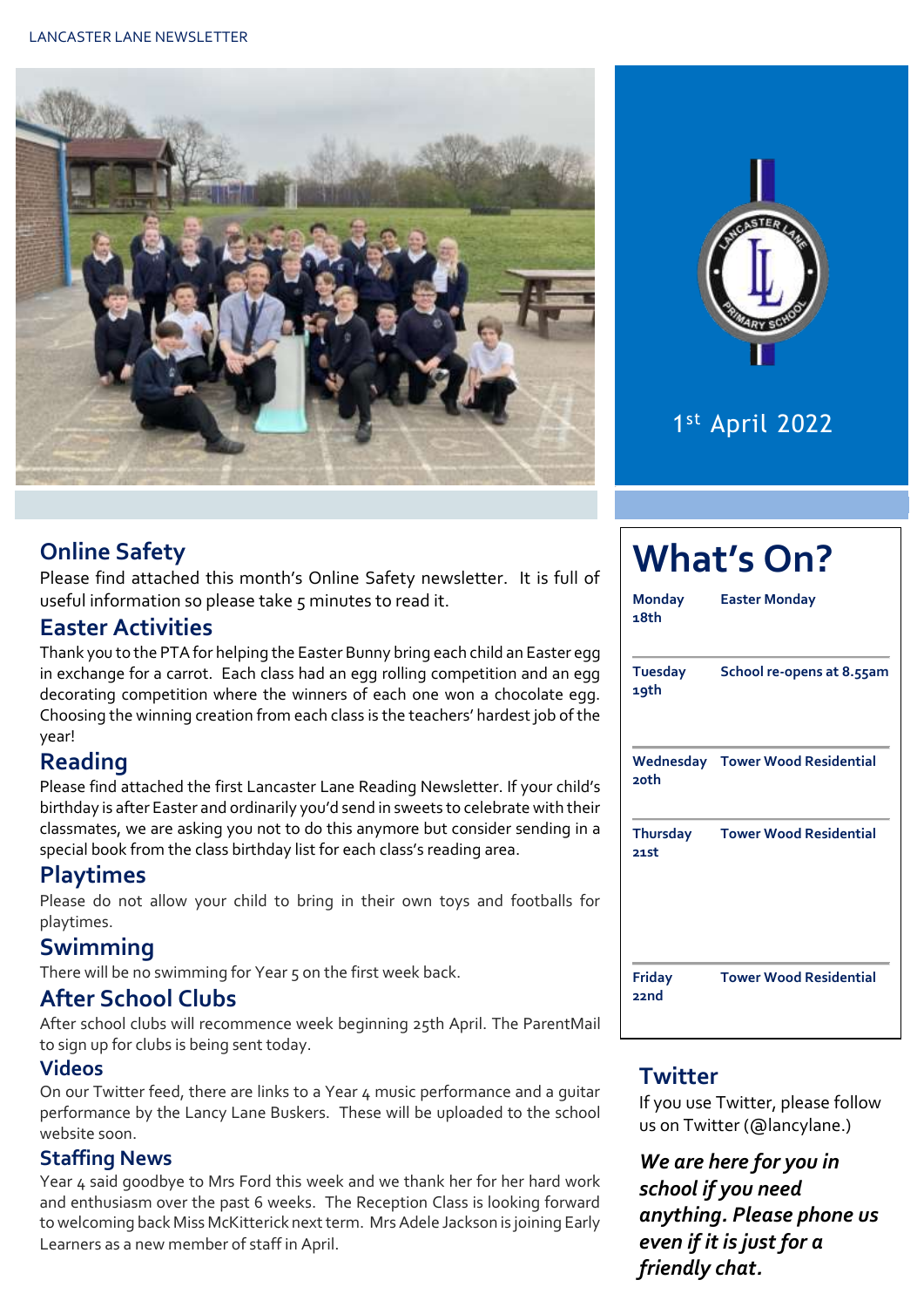

#### **Covid-19**

Free testing for the general public ends on 1 April as part of the Living with COVID plan which last month set out the government's strategy to live with and manage the virus. From 1 April, anyone with a positive COVID-19 test result will be advised to try to stay at home and avoid contact with other people for 5 days, which is when they are most infectious.

## **Family Support Worker**

Angela Braithwaite will be in school next week and can be contacted by phone if you need her.

## **Healthy School**

Here is a cordial reminder to parents that unless you have spoken to your child's teacher about a specific medical issue, children should only bring in plain water in their water bottles. Toast and fresh fruit are the permitted snacks for break times.

#### **Nits**

Please use the break from school as an opportunity to check your child's hair for nits and to treat them if necessary. The only way we can rid the school of nits is if EVERY family does this regularly.

## **School Uniform**

Hopefully the sunshine will return in April and children may wear blue and white checked dresses / playsuits if they wish. PE kit is PLAIN BLACK bottoms, white t shirt and a NAVY top – no hoodies or black tops.

## **Parents' Meetings**

It was lovely to welcome parents into school for parents' meetings this week. We would be very grateful if parents could take a few minutes to complete a short questionnaire on parentview.ofsted.gov.uk or type Parentview into an internet search engine. You do have to provide an email address but your answers are confidential.

## **School Holidays**

School closes at 3.20pm on 1st April and re-opens on Tuesday, 19th April at 8.45am. The staff and governors wish the children and their families a happy Easter.

## **Stoppers and Breakfast Club**

It's so easy to book online for a place at Breakfast Club and / or Stoppers. The children have the opportunity to have lots of fun giving you peace of mind that they are being well looked after. Prices are £3.50 for Breakfast Club and £8.20 for Stoppers.

**And finally…**. The great gift of Easter is hope.